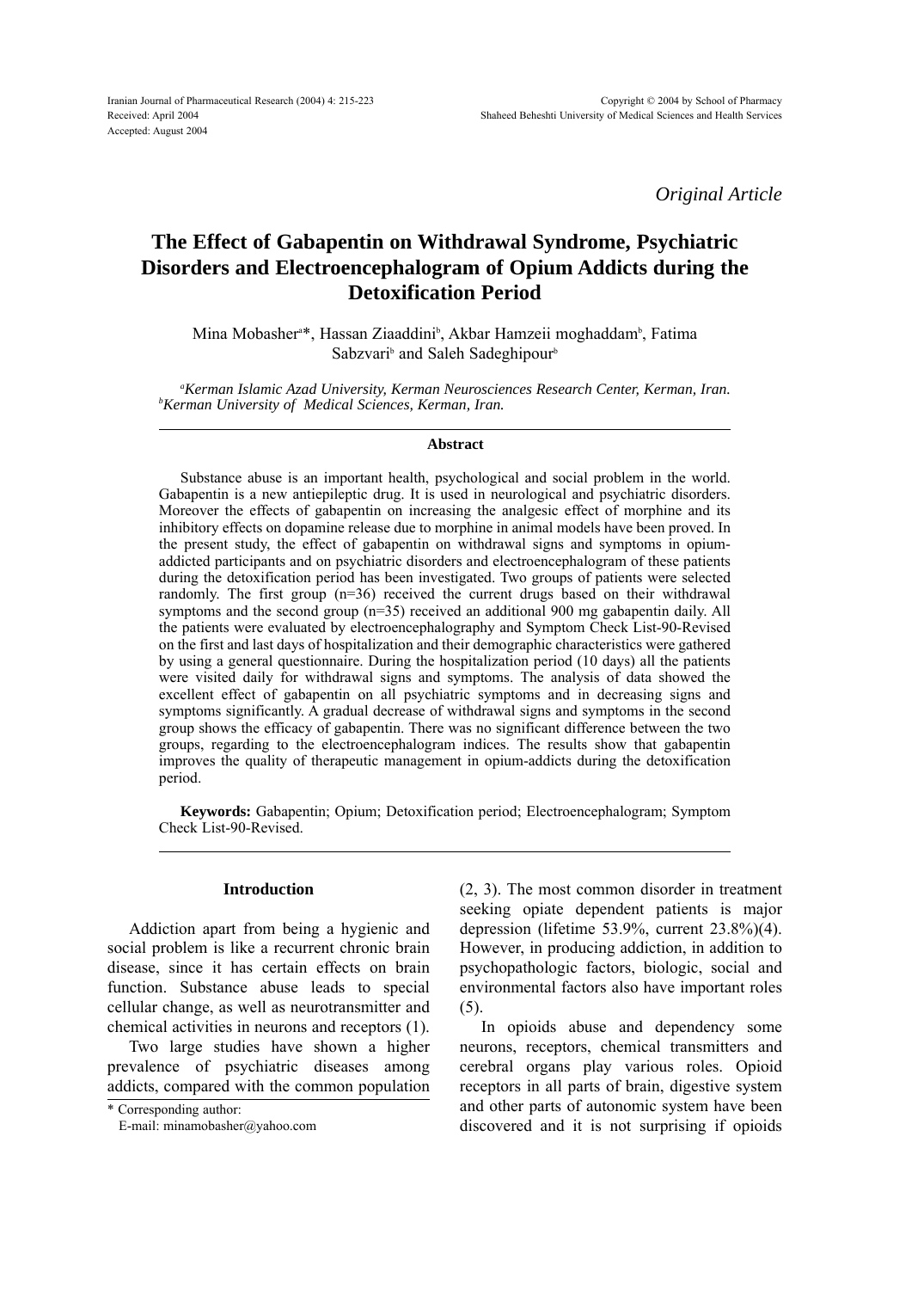| Variable                                    | Group            |                |         |
|---------------------------------------------|------------------|----------------|---------|
|                                             | $G(n=35)$        | $C(n=36)$      | P value |
| Marital status                              |                  |                |         |
| Single                                      | 7(20)            | 18(50)         |         |
| Married                                     | 27(77.1)         | 18(50)         | 0.013   |
| Missing                                     | 1(2.9)           | $\mathbf{0}$   |         |
| Job status                                  |                  |                |         |
| Employed                                    | 23(67.6)         | 33(91.7)       |         |
| Unemployed                                  | 11(32.4)         | 3(8.3)         | 0.012   |
| Missing                                     |                  | $\theta$       |         |
| Job                                         |                  |                |         |
| Self-employed                               | 19(82.6)         | 29 (87.9)      |         |
| employee                                    | 4(17.4)          | 2(6.1)         | 0.22    |
| Non-official employee                       | $\mathbf{0}$     | 2(6.1)         |         |
| Type of opium consumption                   |                  |                |         |
| Oral                                        | 4(12.1)          | 12(33.3)       |         |
| Smoking                                     | 21(63.6)         | 16(44.4)       |         |
| Injection                                   | 1(3)             | 1(2.8)         | 0.23    |
| Oral & smoking                              | 7(21.2)          | 6(16.7)        |         |
| Oral $&$ injecting                          | $\theta$         | 1(2.8)         |         |
| Mean years of consumption                   | $8.86 \pm 5.33$  | $8.9 \pm 6.58$ | 0.085   |
| History of drug quit                        | 27(81.8)         | 24(66.7)       | 0.09    |
| Number of drug quit                         | $2.93 \pm 4.41$  | $2 \pm 2.2$    | 0.24    |
| Desire for using new drug for drug quitting | 35 (100)         | 33 (91.7)      | 0.085   |
| History of epilepsy                         | $\mathbf{0}$     | 2(5.6)         | 0.27    |
| History of drug allergy                     | 2(6.1)           | 4(11.1)        | 0.45    |
| Consumed drugs                              |                  |                |         |
| None                                        | 24(70.6)         | 19(52.8)       |         |
| <b>TCA</b>                                  | 4(11.8)          | 10(27.8)       |         |
| <b>NSAID</b>                                | $\boldsymbol{0}$ | 2(5.6)         |         |
| Benzodiazepines + TCA                       | 4(11.8)          | 4(11.1)        | 0.52    |
| Benzodiazepines + NSAID                     | 1(2.9)           | $\mathbf{0}$   |         |
| $TCA + NSAID$                               | $\boldsymbol{0}$ | 1(2.8)         |         |
| All three drugs                             | 1(2.9)           | $\mathbf{0}$   |         |

|  |  | <b>Table1.</b> Mean and frequency of demographic features in groups G and C. |
|--|--|------------------------------------------------------------------------------|
|--|--|------------------------------------------------------------------------------|

All patients (or researchers) recorded their demographic features by using a g eneral questionnaire, on admission.

NS: Not Significant

cause alteration in the functions of most body systems (6). These substances have also significant effects on noradrenergic and dopaminergic neurotransmitter systems (7).

Some studies have shown that opium compounds exert their reinforcement and rewarding effects via activating dopaminergic neurons in the tegmental area, which extends toward cortex and limbic system (7). Naturally GABA has an inhibitory effect on these neurons and morphine increases dopamine via its inhibitory effect on GABA (5).

Long-term consumption of opioid compounds alters the number and sensitivity of opioid receptors which are the mediators of some drug dependency and quit effects (7). Dependency occurs in long-term substance consumption, which is accompanied by an increase in the sensitivity of dopaminergic, cholinergic and serotoninergic neurons. It is possible that the main mediator of drug quit is the effect of opioid substances on noradrenergic

neurons (7).

Drug quit after long-term consumption of opioid compounds leads to symptoms called withdrawal syndrome. This is the result of irritability in different parts of central nervous system and similar to seizure in this aspect. Even the electroencephalogram of drug quitters is affected and in 50% of drug quitters significant changes in EEG have been observed (8). In another study, quantitative electroencephalographic (QEEG) of 90 patients with substance abuse who had not used any substance for an average of 3 months was investigated and a decrease in the intensity of Alpha and Beta waves in comparison to normal state was observed (9).

Various therapeutic methods have been suggested for drug quit, but none of them has led to complete satisfaction of patients with regard to the control of withdrawal symptoms during the detoxification period. Generally the suggested protocols for drug quit are divided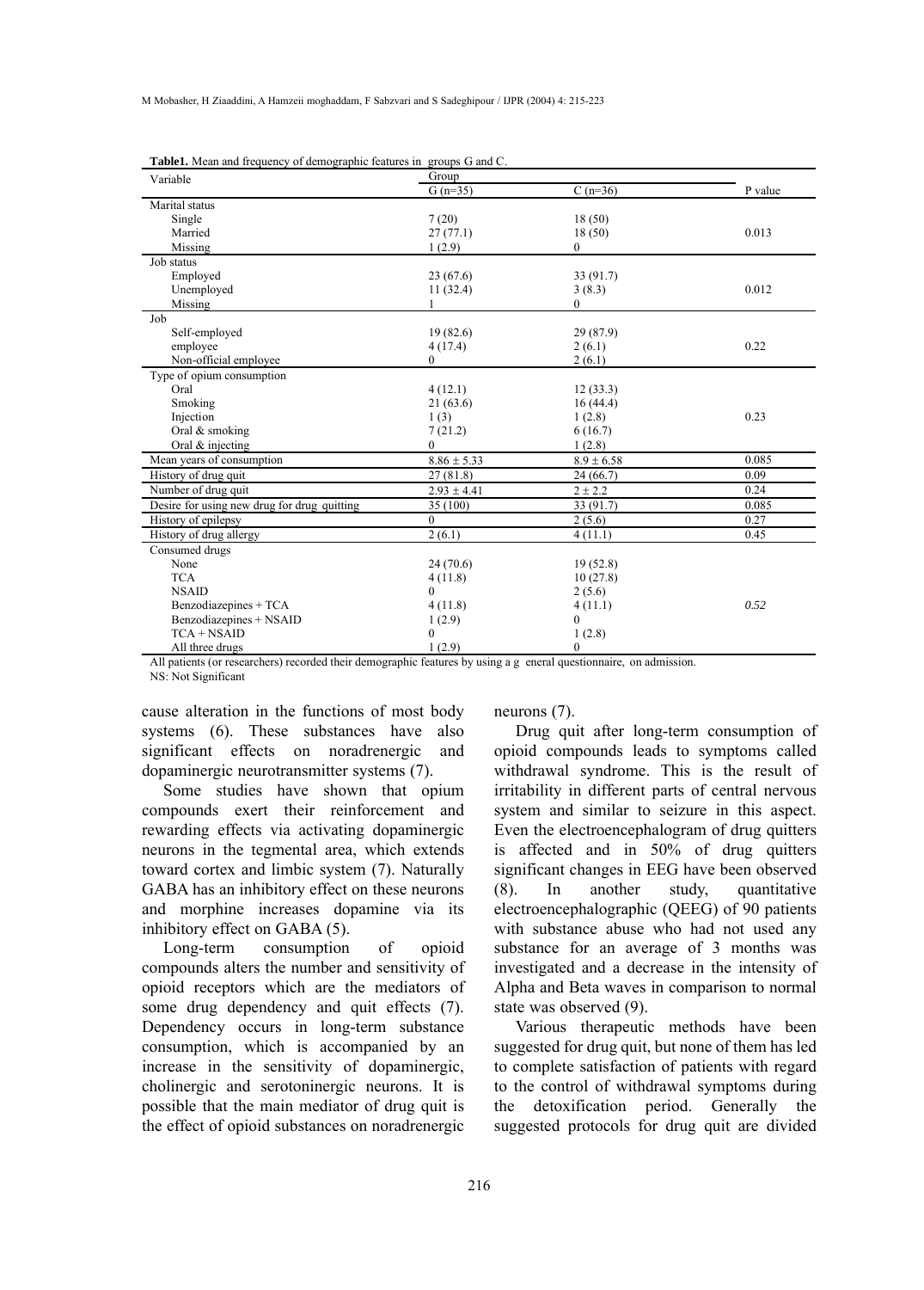| Variable        | group $G(n=35)$  | group $C(n=36)$  | P-value |
|-----------------|------------------|------------------|---------|
| Yawning         | $9.03 \pm 4.79$  | $13.69 \pm 5.45$ | 0.0001  |
| Lacrimation     | $3.94 + 4.2$     | $8.28 \pm 6.37$  | 0.001   |
| Rhinorrhea      | $5.17 \pm 4.94$  | $6.47 \pm 5.58$  | 0.33    |
| Sweating        | $4.66 \pm 4.67$  | $7.72 \pm 5.75$  | 0.016   |
| Tremor          | $4.91 \pm 5.38$  | $6.53 \pm 5.04$  | 0.088   |
| Piloerection    | $2.69 \pm 3.62$  | $4.78 \pm 5.32$  | 0.077   |
| Restlessness    | $8.4 \pm 5.82$   | $10.56 \pm 5.73$ | 0.12    |
| Pupil size      | $35.83 \pm 9.27$ | $37.87 \pm 6.67$ | 0.314   |
| Vomiting        | $0.74 \pm 1.63$  | $0.83 \pm 2.25$  | 0.771   |
| <b>Diarrhea</b> | $2.6 \pm 3.58$   | $2.92 + 3.54$    | 0.65    |
| Insomnia        | $6.86 \pm 5.98$  | $8.58 \pm 5.43$  | 0.208   |
| Drug seeking    | $2.37 \pm 3.57$  | $1.92 \pm 2.25$  | 0.941   |
| Anorexia        | $5.03 \pm 5.48$  | $5.89 \pm 5.73$  | 0.485   |

**Table 2.** Mean total score of withdrawal signs during ten days after drug quit in the groups G and C.

All patients were examined daily (in an exact time) for the above -mentioned signs and scored based on the absence (0), probable presence (1) or clear presence of signs (2). Each point is the mean ±SEM over ten days.

There were significant differences between the two groups in yaw ning, rhinorrhea ( $p<0.01$ ), and sweating ( $p<0.05$ ).

into two groups: Conservative treatment with morphine agonists (e.g. methadone) and treatment by using drugs without opioid properties (e.g. clonidine)

Gabapentin (GBP) is a new anticonvulsant drug used as an adjunctive therapy in partial seizures (10). Based on experimental studies, GBP prevents maximal electroshock convulsions and seizures due to electrical kindling, pentylenetetrazol, thiosemicarbazide and isoniazid (11). GBP has other uses also. In a study in mice, gabapentin was found to control both anxious and convulsive symptoms of alcohol withdrawal (12). Even alcohol-quit patients have benefited from GBP and clomethiazole dosage has been decreased in them (13). It is probable that the GBP effect is related to an increase of GABA and decrease of glutamate system in the central nervous system (14). Gabapentin as an analgesic has a broad spectrum of efficacy in neuropathic pains  $(15)$ . Based on some studies, GBP increases the analgesic effect of morphine, such that smaller doses of morphine are needed. This effect is related to  $\mu$  receptors (16).

Moreover GBP has been recognized as a mood stabilizer (17). The other study showed that gabapentin might be a useful drug for the add-on treatment of bipolar patients with incomplete response to other mood stabilizers (18). However, studies on its efficacy in the treatment of anxiety disorders or substance abuse are limited (17). In a study, GBP has been introduced as an important adjuvant to the management of opioid dependence in both acute detoxification as well as stabilization phase (19). In another study, GBP has been found as the first preemptive antihyperalgesic in the treatment of hyperalgesia for opioid withdrawal syndrome (20).

In the present study, the efficacy of GBP in the treatment of opioid dependent patients has been investigated. For this purpose, the effect of GBP on opioid withdrawal signs and symptoms and the psychiatric disorders and EEG of patients during the detoxification period were studied. Owing to ethical considerations, the action of gabapentin was tested in add-on manner in addition to other usual medications used in opioid withdrawal syndrome (clonidine, benzodiazepines, NSAID, and diphenoxylate in case of need). There is no pharmacological interference between these drugs and GBP. All the patients gave an informed consent to participate in this study.

#### **Experimental**

#### *Patients*

In this prospective clinical trial study, 71 opium-dependent participants (opium and other forms) hospitalized in Kerman Psychiatric Hospital were selected randomly and divided into two groups of G (gabapentin and usual drug quit medication, N=35) and C (only usual drug quit medication, N=36).

#### *Data gathering*

In admission, demographic features of participants were recorded by using a general check list. Females were excluded because of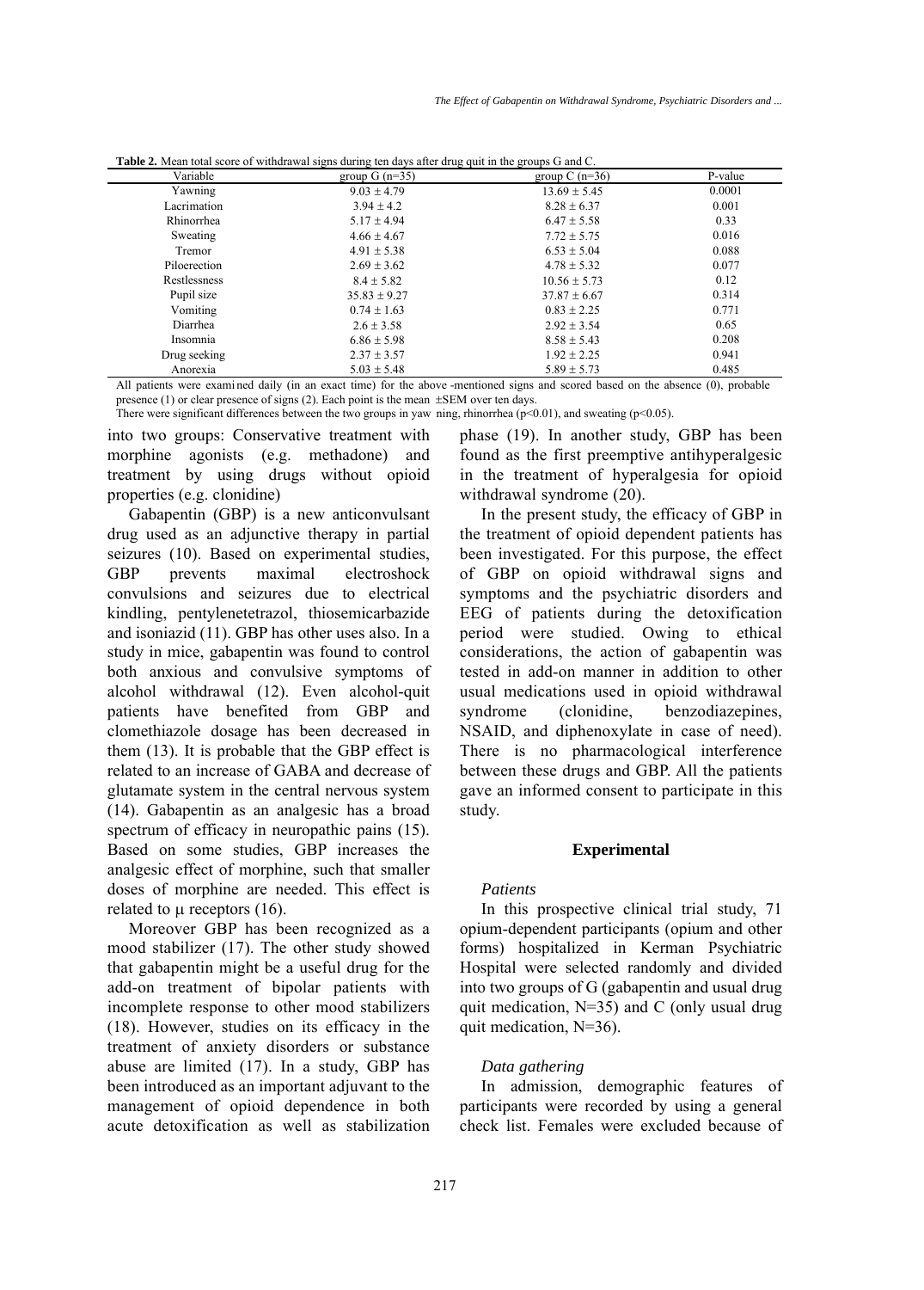M Mobasher, H Ziaaddini, A Hamzeii moghaddam, F Sabzvari and S Sadeghipour / IJPR (2004) 4: 215-223

| Variable                  | G group $(n=35)$ | C group $(n=36)$ | P      |
|---------------------------|------------------|------------------|--------|
| Muscle crump              | $3.14 \pm 4.53$  | $3.08 \pm 4.59$  | 0.928  |
| Palpitation               | $3.63 \pm 5.17$  | $4 \pm 5.24$     | 0.532  |
| Sneezing                  | $7.57 \pm 5.24$  | $13.87 \pm 5.18$ | 0.0001 |
| Pins & needle sensation   | $3.28 \pm 4.42$  | $7.11 \pm 6.3$   | 0.009  |
| Hot & cold flashes        | $5.6 \pm 5.97$   | $12.28 \pm 5.27$ | 0.0001 |
| Goose flesh               | $1.54 \pm 3.5$   | $2.89 \pm 3.64$  | 0.019  |
| Feeling of sickness       | $5.89 \pm 6.11$  | $6.89 \pm 5.98$  | 0.424  |
| Stomachache               | $3.97 \pm 15.16$ | $7.72 \pm 7.11$  | 0.047  |
| Skeletal & muscular pains | $6.97 \pm 6.55$  | $11.11 \pm 5.38$ | 0.005  |
| Muscle twitching          | $4.28 \pm 5.64$  | $7.8 \pm 4.95$   | 0.001  |
| Irritability              | $6 \pm 5.93$     | $8.44 \pm 5.76$  | 0.083  |
| Craving                   | $7.74 \pm 5.01$  | $6.39 \pm 5.56$  | 0.285  |

**Table 3.** Mean total score of withdrawal symptoms during ten days after drug quit in the groups G and C.

The history of all patients were taken daily (in an exact time) for the above-mentioned symptoms and scored based on the absence (0), probable presence (1) or clear presen ce (2) of symptoms.

Eeach point is the mean  $\pm$  SEM over ten days.

There were significant difference s between the two groups in terms of sneezing, pins  $\&$  needle sensation, hot  $\&$  cold flashes, skeletal  $\&$ muscular pains, muscle twitching (p<0.01), gooseflesh and stomachache (p<0.05).

the low prevalence of addiction among them and also in order to omit the probable intervening effect of some drugs such as oral contraceptives consumed by some women.

Two electroencephalograms, one at the onset and one at the end of hospitalization period were requested for all participants.

Group C received the usual medication for drug quit [clonidine as the main drug (0.4-0.8 mg/d); NSAIDs as analgesic (Ibuprofen, 1200mg/d); benzodiazepines (Lorazepam, 2-6 mg/d); tricyclic antidepressants (Amitriptyline, 25-75 mg/d); Promethazine 25-50 mg/d; Diphenoxylate PRN].

Group G in addition to the usual medications, received 900 mg gabapentin daily, divided into three doses, for 7-10 days.



**Figure 1.** Mean total score of withdrawal signs during ten days after drug quit in the groups G and C.

\* P<0.05 on the second and sixth days, the total score of withdrawal signs shows a significant difference between groups G and C.

 $*$  P<0.01 on the seventh and eighth days, the total score of withdrawal signs shows a significant difference between groups G and C.

All participants were evaluated by SCL-90-R at the onset and end of the hospitalization period.

## *Electroencephalography*

Electroencephalography was performed by electroencephalogram (HELLIGE, Neuroscript, 8 channels) in awake state.

#### *General check List*

This was filled out by participants themselves or the researcher and contained questions related to job status ,type of job, monthly income, marital status, educational level, number of sisters and brothers, birth order in the family, type of the consumed narcotic, type of consumption, the amount of daily use (g), the duration of consumption, history of drug quit, tendency for using the new drug for quitting, history of epilepsy, history of drug allergy and the consumed drugs.

*Check List for withdrawal signs and symptoms*

This check List contains 13 signs (yawning, lacrimation, rhinorrhea, sweating, tremor, piloerection, restlessness, pupil size, anorexia, vomiting, diarrhea, insomnia, and drug seeking) and 12 symptoms (muscle cramp, palpitation, sneezing, pins and needle sensation, hot and cold flashes, gooseflesh, feeling of sickness, stomachache, muscular and skeletal pains, muscle twitching, feeling of irritability, and craving) (21).

All participants were visited and given daily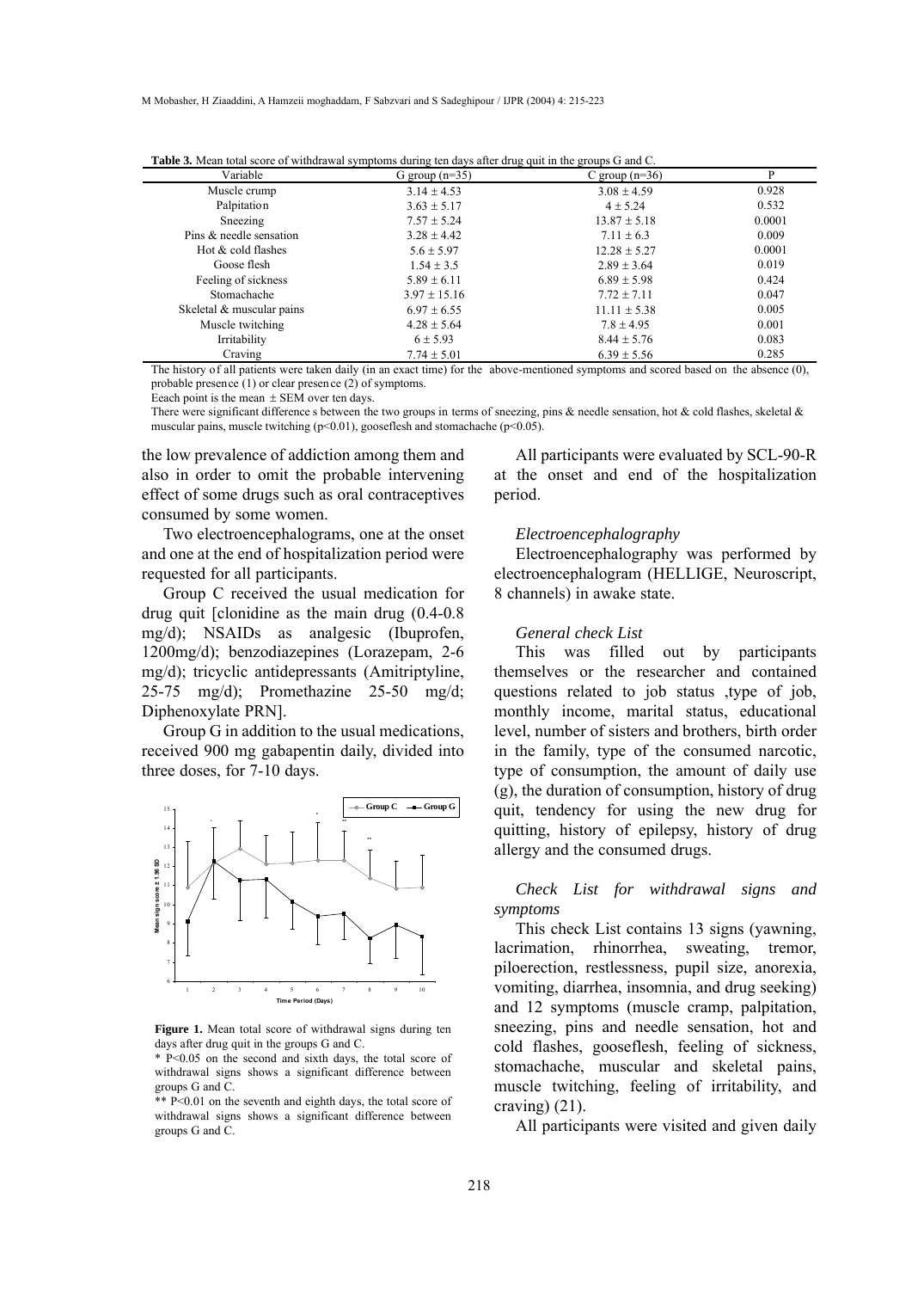| SCL-90 index                              | Group G $(n=35)$ |                 | Group C $(n = 36)$ |                   |                   |         |
|-------------------------------------------|------------------|-----------------|--------------------|-------------------|-------------------|---------|
|                                           | First day        | Tenth day       | P-value            | First day         | Tenth day         | P-value |
| Aggressiveness                            | $1.32 \pm 0.98$  | $0.75 \pm 0.89$ | 0.0001             | $1.09 \pm 0.75$   | $1.11 \pm 1.03$   | 0.715   |
| Anxiety                                   | $1.58 \pm 1.18$  | $0.86 \pm 0.88$ | 0.0001             | $1.3 \pm 0.8$     | $1.05 \pm 0.75$   | 0.075   |
| Depression                                | $1.89 \pm 1.04$  | $0.96 \pm 0.10$ | 0.0001             | $1.73 \pm 0.95$   | $1.13 \pm 0.75$   | 0.0001  |
| Sensitivity to interpersonal<br>relations | $1.7 \pm 1.10$   | $1.37\pm3.42$   | 0.0001             | $1.52 \pm 0.8$    | $1.10 \pm 0.78$   | 0.001   |
| Obsession $&$ compulsion                  | $1.54 \pm 0.95$  | $0.92 \pm 0.86$ | 0.0001             | $1.26 + 0.78$     | $1.01 \pm 0.82$   | 0.107   |
| Somatic compulaints                       | $1.32 \pm 0.96$  | $0.78 \pm 0.75$ | 0.0001             | $1.08 \pm 0.67$   | $1.06 \pm 0.67$   | 0.872   |
| Phobia                                    | $0.97 \pm 0.95$  | $0.49 \pm 0.66$ | 0.0001             | $0.76 \pm 0.66$   | $0.73 \pm 0.75$   | 0.169   |
| Paranoia                                  | $1.74 \pm 1.03$  | $1.06 \pm 0.85$ | 0.0001             | $1.57 \pm 0.72$   | $1.23 \pm 0.81$   | 0.013   |
| Psychosis                                 | $1.14 + 0.82$    | $0.74 \pm 0.73$ | 0.0001             | $1.11 \pm 0.66$   | $0.89 \pm 0.66$   | 0.083   |
| Additional questions                      | $1.28 + 1.11$    | $0.99 \pm 0.85$ | 0.131              | $1.04 + 0.72$     | $1.04 \pm 0.8$ .  | 0.992   |
| <b>GSI</b>                                | $1.44 \pm 0.89$  | $0.86 \pm 0.73$ | 0.0001             | $1.28 \pm 0.64$   | $1.00 \pm 0.67$   | 0.024   |
| <b>PSDI</b>                               | $2.15 \pm 0.63$  | $1.76 \pm 0.63$ | 0.003              | $2.07 \pm 0.51$   | $1.62 \pm 0.75$   | 0.003   |
| <b>PST</b>                                | $52.2 \pm 24.75$ | 32.66±23.99     | 0.0001             | $52.14 \pm 23.03$ | $49.40 \pm 25.03$ | 0.516   |

**Table 4.** Mean of SCI-90 scores in the first & tenth days after drug q uit in the G and C groups

The researchers evaluated all patients for the psychiatric disorders at the time of admission and discharge, based on the Scl -90-R indices.

There were significant differences between the first day and tenth day in all indices in G group (p<0.01) and in group C, for de pression, sensitivity in interpersonal relations  $(p<0.01)$ , and paranoia  $(p<0.05)$ .

NS: Not significant, GSI: General Symptomatic Index, PSDI: Positive Symptom of Distress Index, PST: Positive Symptom Total, SCL-90: Symptom Check List-90 revised

scores for the above-mentioned signs and symptoms.

*Symptom Check List-90-Revised (SCL-90-R)*

SCL-90-R was used for evaluating the psychiatric disorders at the time of admission and discharge.

With this test, nine aspects (somatic complaints, obsession and compulsion, sensitivity to interpersonal relations, depression, anxiety, aggressiveness, phobia, paranoia, and psychosis) are measured and analyzed based on the following indices: 1-General symptomatic index (GSI), 2-Positive symptom of distress index (PSDI), 3-Positive symptom total (PST).

SCL-90-R as a successful diagnostic method is widely used through the world in patients with alcohol/narcotic dependency, sexual disability, cancer, heart failure, severe organic diseases and those who need consultation (22-24).

#### *Statistical analysis*

After data collection, they were analyzed by SPSS and Stata v.7 computer softwares (power 80%, Confidence Interval 95%). Nominal and ordinal variables were compared in two groups (G and C) by Chi-square test or the Fisher Exact test.

Mean total score of withdrawal signs and symptoms were compared by the Mann-Whitney U test. Wilcoxon nonparametric test or paired sample test was used for comparing the score of first and tenth days. One sample Kulmogorov-Smirnov was used to test normal distribution. EEG type in first and tenth days was evaluated in two groups by the Mc-Nemar test. ANOVA, Repeated measures and Tukey Post-Hoc were used for comparing variation of scores of withdrawal signs and symptoms during detoxification period.

#### **Results and Discussion**

#### *Demographic features*

Mean age of group  $G(N=35)$  was 33.49±7.33 years and that of group C was  $30.97\pm12$  years and there was no significant difference between the two groups (p=0.94).

Most participants in the two groups had more than five brothers and sisters  $(p=0.86)$  and they were not the first child in their family (p=0.77). There was no significant difference between the two groups regarding their monthly salary  $(p=0.80)$ .

The consumed narcotic drugs in both groups were heroine and opium, and the type of consumption was mostly smoking. The amount of consumption was  $2.36\pm1.85$  g in group G and  $5.02 \pm 1.78$  g in group C with no significant difference (p=0.08). Most participants in both groups had been addicted for more than one year.

Table 1 shows some of the demographic features of participants.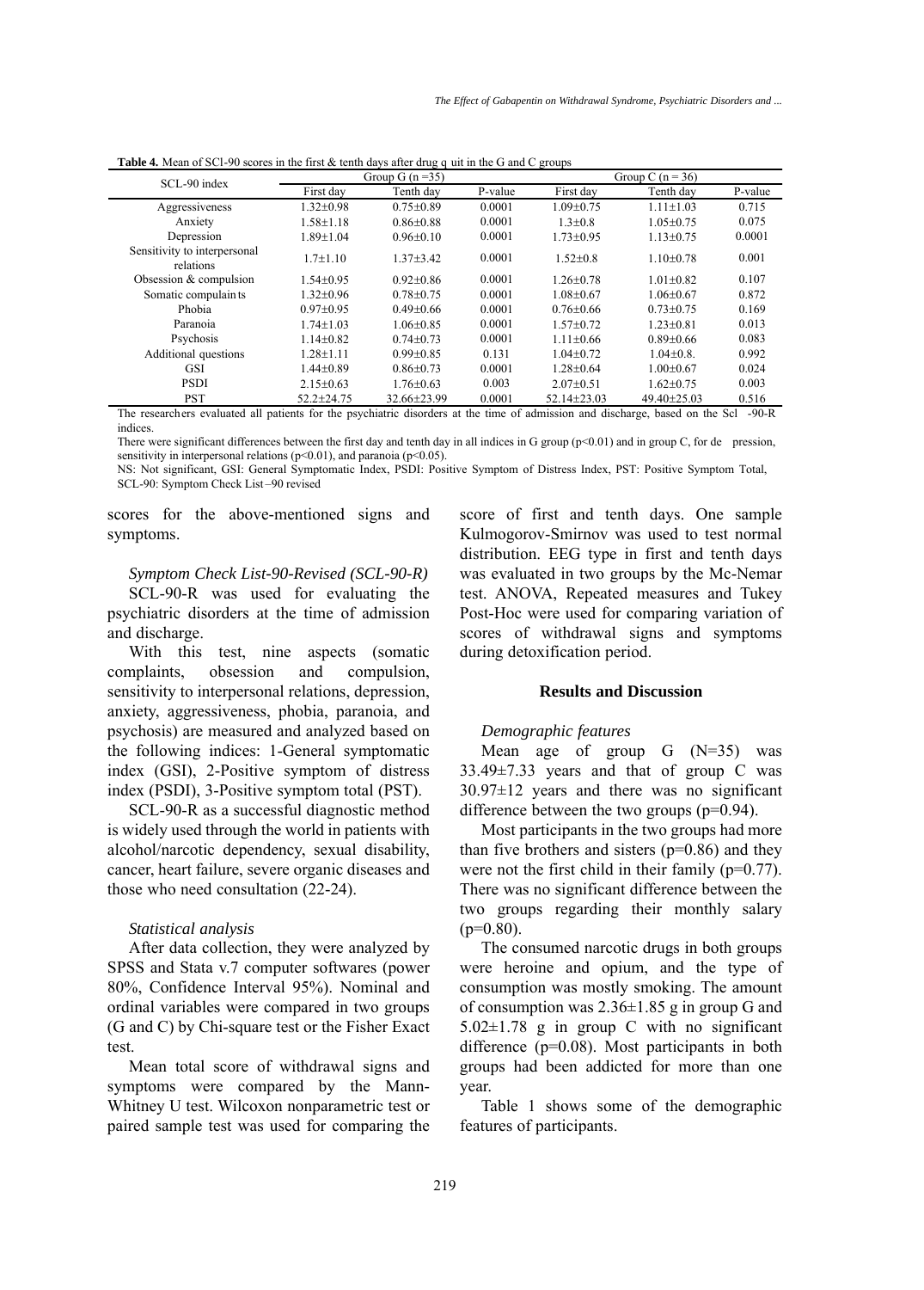

**Figure 2.** Mean score of withdrawal symptoms in the days after drug quit in the groups G and C.

\* P<0.05 Significant difference between groups G and C regarding the total score of withdrawal symptoms on the fourth, fifth, seventh and eighth days.

\*\* P<0.01 Significant difference between groups G and C regarding the total score of withdrawal symptoms on the sixth and ninth days.

There were only two significant differences between the two groups which were in terms of the marital and job status, this can not be explained from the available data. But with all the other items, there was no significant difference.

# **Withdrawal signs and symptoms during the 10 days of treatment**

## *I) Withdrawal signs*

In group G scores of yawning (9.03±4.7 times), lacrimation  $(3.94\pm4.2)$   $(p<0.01)$  and sweating  $(4.66 \pm 4.67)$   $(p<0.05)$  were significantly lower than those of group C (Table 2).

## *II) Withdrawal symptoms*

In group G, scores of sneezing  $(7.57\pm5.24)$ , pins and needle sensation (3.28±4.42), hot and cold flashes (5.6±5.97), muscular and skeletal pains (6.97 $\pm$ 6.55), muscle twitching (4.28 $\pm$ 5.64) (p<0.01), gooseflesh (1.54±3.5), stomachache  $(3.97\pm5.16)$  (p<0.05), were significantly lower than those of group C (Table 3).

In studying the results of withdrawal signs and symptoms based on the check list (21), some signs such as rhinorrhea, yawning, sweating and also some symptoms such as sneezing, pins and needle sensation, hot and cold flashes, gooseflesh, stomachache, muscular and skeletal pains, and muscle twitching showed a significant decrease in the gabapentin-treated group. With regards to diarrhea, vomiting, muscle cramp and palpitation, with a power of <0.7 and an increase in sample, a significant difference between the two groups would be expected. Mean score of the withdrawal signs and symptoms showed a decrease in both groups during the process of treatment, but this decrease started earlier and continued more rapidly in group G compared to group C. This means that in group G, mean score of all days (except the tenth day) were lower than those in group C. In group G, mean score of the last three days was lower than the first day. This finding was not observed in group C in none of the days.

A sudden increase in the mean score of the withdrawal signs and symptoms on the second day is probably due to the consumption of narcotics on the day of admission. As figure 2 shows, there is no interaction between the symptoms (power=0.3, if the number of samples were more, there would be probably interaction between the first and second days).

There was a similar increase in the eighth and ninth days, which is probably due to the start of naltrexone administration.

An overall study of the mean score of withdrawal signs and symptoms during the ten days of detoxification shows the efficacy of gabapentin in the drug quit process.

The results of previous studies on experimental animals are evidence of the efficacy of gabapentin in treating morphine withdrawal syndrome. Andrews et al. carried out a study on the rewarding effect of morphine on two distinct phases namely maintenance and development by the CPP (Conditioned Place Preference) method. They found that gabapentin-like compounds (gabapentin & pregabalin) blocked the development of CPP to morphine and also blocked morphine's effects on dopamine release. These compounds have no intrinsic rewarding properties, and could have some therapeutic uses in the treatment of opioid dependence (25). This shows that gabapentin can decrease reinforcement and withdrawal signs via blocking morphine's effect on dopamine release.

The study performed by Martinez-Raga showed that gabapentin reduces symptomatic medications and had a beneficial effect on the symptoms of heroin withdrawal (26).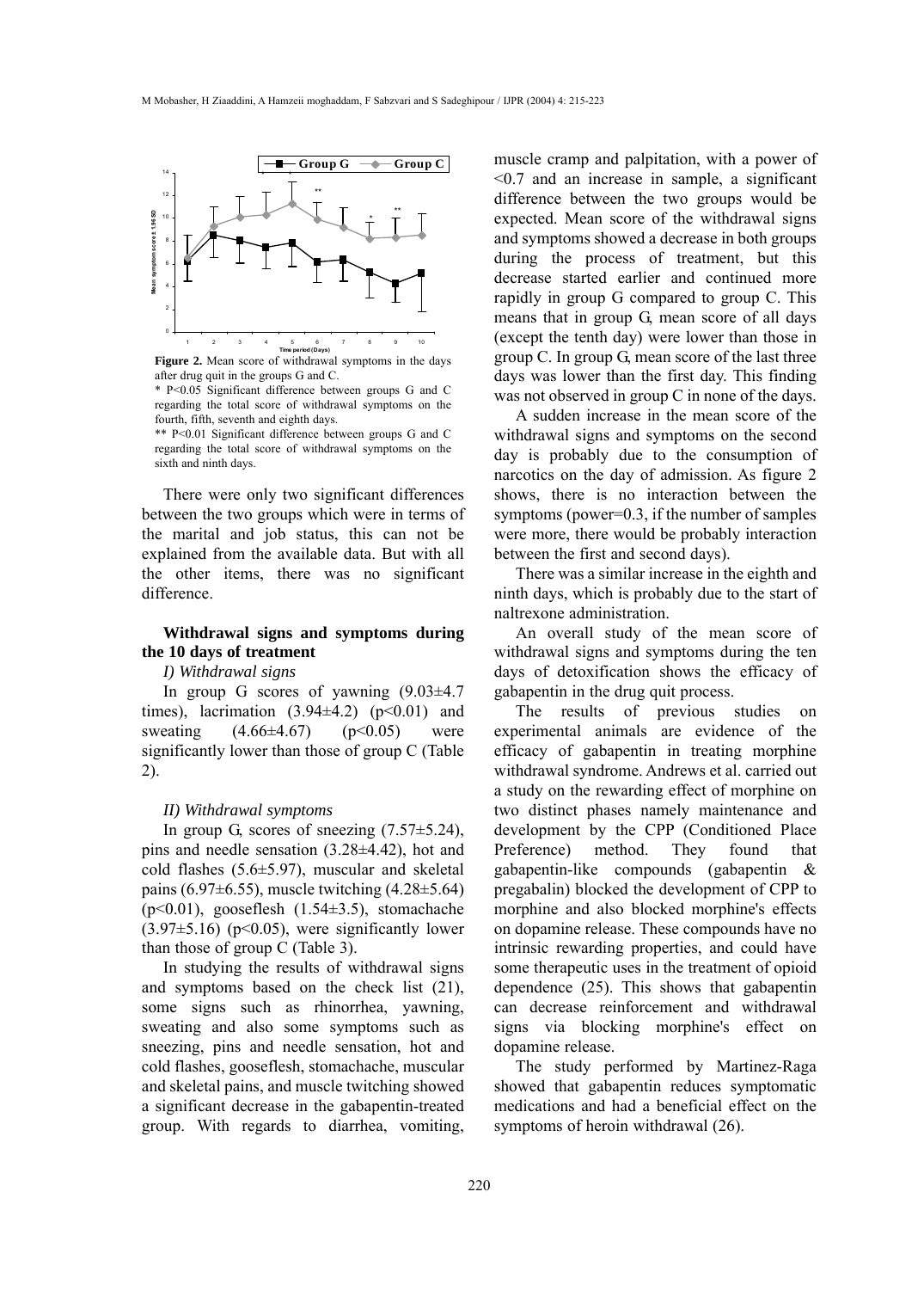Moreover it has been observed that gabapentin is structurally similar to the inhibitory neurotransmitter, gamaaminobutyric acid (GABA) (17), and the action of this drug may be related to the enhanced potentiation of (GABA) inhibitory neurotransmission (27). In other studies, GBP efficacy on the opioid withdrawal syndrome have been reported (19, 20).

# *Total score of withdrawal signs during the 10 days of treatment*

As shown in figure 1, in group G, mean score of withdrawal signs on the second day shows a significant increase comparing to the first day and then it decreases and only once it increases on the ninth day, comparing to the eighth day. Mean score from the eighth day to the tenth day is less than that of the first day.

In group C, there is an increase in the mean score until the third day and then decreases on the fourth day. From the fourth day till the seventh day it shows an increase with a slight draft and decreases from the seventh day. In this group, too, mean score of the last days is even a little higher than the first day.

There are significant differences between the two groups on the sixth day  $(P=0.023)$ , seventh day  $(P=0.0001)$ , and eighth day  $(P=0.003)$ . Interactions of signs in the second day is significant  $[F(1)=4.071, P=0.04]$ . This fact shows a significant difference between the two groups with regards to the process of alterations on the first and second days (Figure 1).

## *Mean total score of withdrawal symptoms during the 10 days of treatment*

Mean total score of withdrawal symptoms shows a significant difference during the detoxification period  $[F(4.588) = 4.310]$ P=0.001]

As could be seen in the figure 2 regarding the withdrawal symptoms, in both groups the second day shows an increase comparing to the first day. In group C this increase continues till the fifth day and then decreases until the eighth day and again it shows a slight increase. While in group G, decrease starts from the second day and only on the fifth and seventh days show a little increase comparing with the preceding days and the tenth day shows a higher score comparing to the nineth day.

A whole comparison of two groups shows lower mean scores for all the days in group G and there are significant differences between the two groups on the fourth day  $(P=0.046)$ , fifth day (P=0.015), sixth day (P=0.003), seventh day  $(P=0.035)$ , eighth day  $(P=0.033)$  and the ninth day (P=0.002). In group G mean score of the tenth day is lower than the first day, while this was not true for group C.

#### *SCL-90-R*

The results of SCL-90-R in group G showed a significant difference between the first and last days of treatment in all scales. Aggressiveness, anxiety, depression, sensitivity in terms of interpersonal relations, obsession and compulsion, somatic complaints, phobia, paranoid thoughts and psychosis on the first and tenth days showed significant difference  $(P=0.0001)$ .

In group C, depression (P=0.0001), sensitivity in terms of the interpersonal relations  $(P=0.001)$  and paranoia  $(P=0.013)$  on the first and tenth days showed significant differences.

In both groups, GSI and PSDI showed a significant decrease in the last day of hospitalization, compared to the first day. Only in group G, PST showed a significant decrease in the tenth day compared to the first day (Table 4).

The effect of gabapentin on psychological signs and SCL-90-R is significant in the gabapentin-treated group. All disorders such as depression, aggressiveness, sensitivity to interpersonal relations, phobia, paranoia, obsession and compulsion, anxiety, psychosis, and somatic complaints showed a significant decrease on the discharge day comparing to the admission day. This finding should be explained cautiously, because the two SCL-90-Rs were repeated with an interval of ten days. On the other hand, the mean score of SCL-90 in group C is higher than group G, but this difference is not significant. According to Letterman et al., gabapentin is highly effective in the treatment of some psychiatric disorders such as bipolar disorders, anxiety, behavioral problems and substance-abuse. Moreover, because of having very limited side effects, no need for therapeutic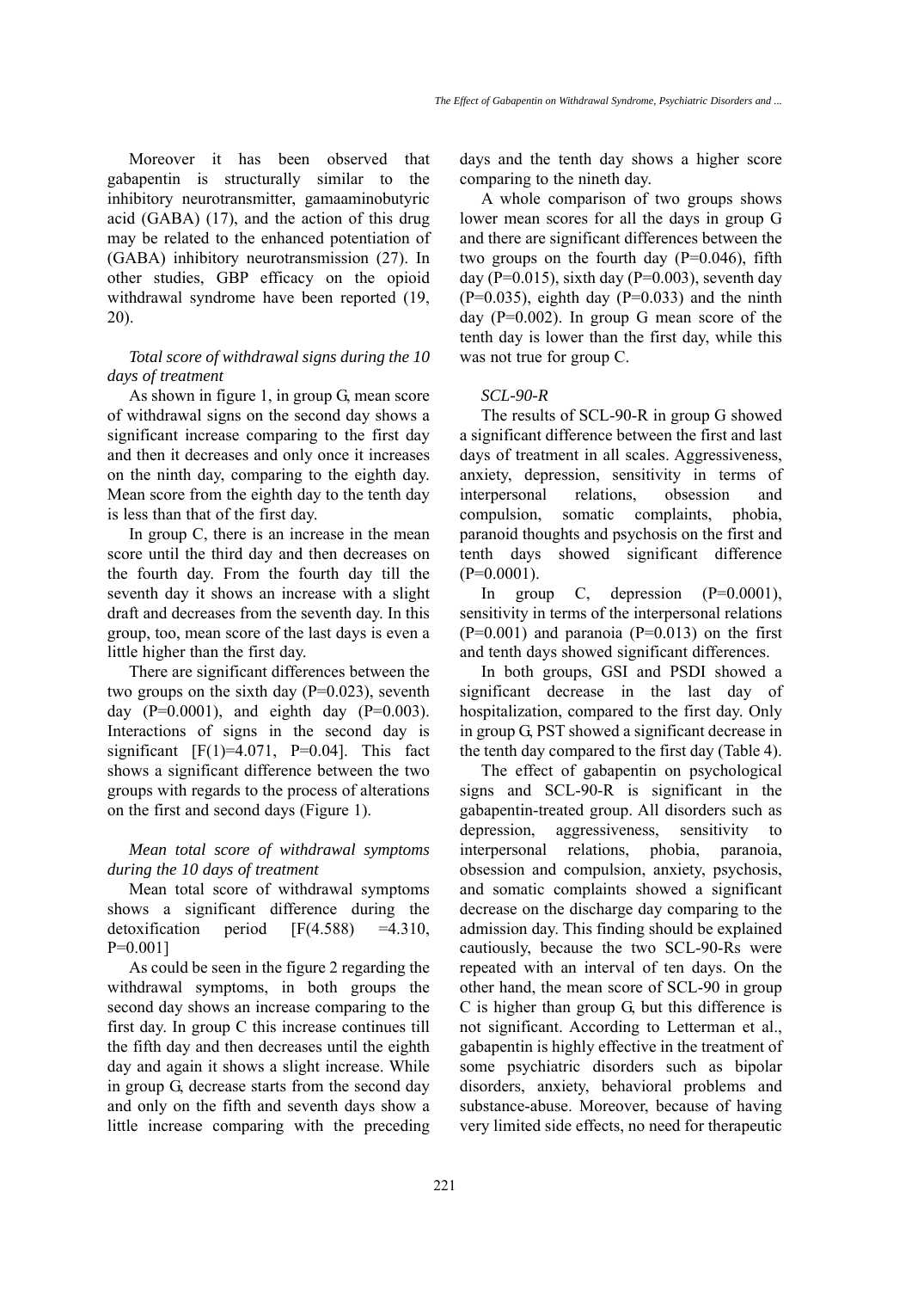drug monitoring and minimal pharmacological interactions, it is a very useful drug indeed (17).

Cabras et al. have performed a study about the efficacy, tolerability and safety of gabapentin as an adjunctive drug in the treatment of schizophrenic patients with manic and hypomanic signs. They found that gabapentin is highly effective in treating mania and hypomania in patients with bipolar disorders and schizophrenia. They introduced gabapentin as a well-tolerated and rapidly acting antimanic drug (28).

The results of all these studies as well as the results of the present study suggest that gabapentin, as a drug which causes no dependency, could be used for decreasing the withdrawal syndrome in opioid-dependency and also in treating psychiatric disorders.

## *Electroencephalogram*

In both groups no significant difference between the first and tenth days were seen in the electroencephalogram indices such as wave activity (normal, slight, moderate, severe), CPS (Cycle Per Second), wave type (alpha, beta, delta, and theta) and epileptic tendency (normal, low, high). There was also no significant difference in these indices between the two groups, but there was a significant difference on the first and tenth days in terms of CPS in group C.

Mattia et al. performed a study on patients with focal epilepsy who were resistant to other antiepileptic drugs. They used gabapentin in these patients and observed only an increase in theta relative power. In their study, gabapentin had no effect on ictal and interictal EEG, and it only caused a reduction in seizure occurrence (29). Also in the present study, there was no significant difference between the two groups with regards to the EEG indices such as the rate of abnormal waves, type of waves, CPS and also epileptic tendency.

It should be mentioned that delta waves are pathologic and theta waves are seen naturally in the partial cortex of people less than 15 years old. Beta waves may be present in case of using some drugs. Therefore, any discussion about wave types in our patients before omitting the effective factors is not possible. On the other

hand, there was no convulsive disorder in our patients, and this could be the reason of seeing no difference between EEG indices in the two groups.

The exact mechanism of action of gabapentin is not well known, but its significant efficacy in the treatment of withdrawal signs and symptoms and psychiatric disorders during detoxification period can suggest it as one of the main choices in treating the opioid withdrawal syndrome. Further physiological and controlled studies are recommended to determine the potential effect of gabapentin during the detoxification period.

## **Acknowledgement**

Kerman Azad University and Shaheed Beheshti Hospital staffs are acknowledged for their assistance.

#### **References**

- (1) Quresh NA, Al-Ghamdy YS and Al-Habeeb TA. Drug addiction: A general review of new concepts and future challenges. *East. Med. Health J.* (2000) 6: 1-5
- (2) Helze JE and Pryzbeck TR. The co-occurrence of alcoholism with other psychiatric disorders in the general population and its impact in treatment. *J. Stud. Alcohol* (1988) 49: 219-224
- (3) Kessler RC, McGonagle KA and Zhao SL. Life time and 12-month prevalence of DSM-III-R psychiatric disorders in the United States: results from the National Comorbidity Survey. *Arch. Gen. Psychiatry* (1994) 51: 8-19
- (4) Rounsaville B, Weissman M and Kleber H. Heterogenity of psychiatric diagnosis in treated opiates addicts. *Arch. Gen. Psychiatry* (1982) 39: 161- 166
- (5) Jaffe JH. Opiates disorders. In: Sadock BJ and Sadock VA (Eds.) *A Comperehensive Textbook of Psychiatry.* 7th ed. Williams & Wilkins, Philadelphia (2000) 940- 949
- (6) Jaffe JH, Knapp CM and Ciraulo DA. Opiates: Clinical Aspectes. In: Lowinson JH, Ruiz P, Millan RB and Langrod JG. (Eds.) *Substance Abuse, A* Comperehensive Textbook. 3<sup>rd</sup> ed. Williams & Wilkins (1997) 148-166
- (7) Sadock BJ and Sadock VA. *Synopsis of Psychiatry*.  $9^{\text{th}}$ ed. Philadelphia (2003) 448-456
- Logar C, Grabmair W, Reinbacher N and Ladurner G. (8) EEG changes in the withdrawal phase of tranquilizer of drug abuse. *Electromyogr. Vermanolite. Geb.* (1989) 17: 37-40*.*
- (9) Roemor RA, Gornwell A, Dewart D, Jackso P and